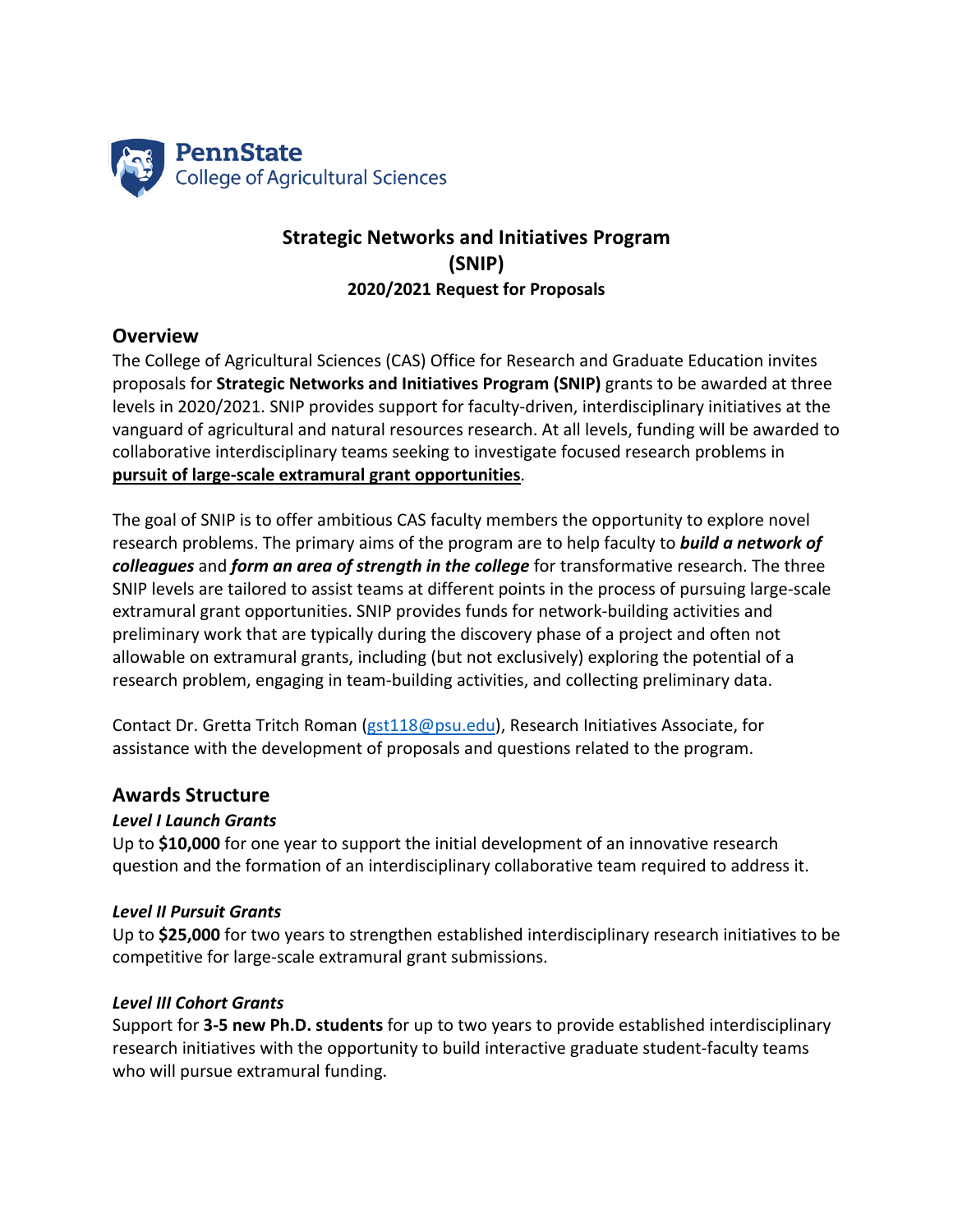# **Eligibility**

- 1. For all levels, projects must seek to address a critical research need and opportunity beyond the scope of a single laboratory or investigator's focused area of research. All proposed research projects must require the participation of interdisciplinary collaborators with complementary fields of expertise. All ideas for multidisciplinary topics are encouraged.
- 2. For Level I grants, a plan for engaging multiple departments is required, but all team participants do not have to be identified in the proposal. The primary investigator (PI) must have a faculty appointment in CAS.
- 3. For the current cycle, Level I and Level II SNIP grants can also be expanded to initiate collaborations with investigators from other colleges at Penn State. Cross-college collaborations require written support and prior approval for the cost share (if funds are necessary for supporting non-CAS personnel) from the associate dean for research of the collaborating unit. Applicants are encouraged to initiate these discussions well in advance of the full proposal submission deadline.
	- a. Preliminary prior approval for this match has been granted by the College of Information Sciences and Technology (Prasenjit Mitra, Associate Dean for Research) for Level I and Level II match.
- 4. For Level II and Level III grants, teams must include at least three persons with faculty appointments and across different departments. Team members should be from at least two different departments in CAS. See specific proposal requirements below. Faculty from any college at Penn State may be included as participants; however, SNIP funds cannot be used to support any non-CAS personnel. The primary investigator (PI) must have a faculty appointment in CAS.

# **Two-Phase Application Process**

*Phase 1 Concept Note Submission: Level I (strongly encouraged); Levels II and III (required)* Submit a short concept note for proposals (max 300 words) using the online submission portal at https://sites.psu.edu/casgrants/home/snip/concept by **September 4, 2020**.

Include the following in the note:

- 1) The level of SNIP grant to be pursued (Level I, II, or III) and indicate intercollege collaboration if applicable;
- 2) A brief summary of the research problem and why an interdisciplinary team is required to address it;
- 3) Expected outcomes and duration of the grant (within the limitations outlined in the summaries on the first page of this RFP).

#### *Phase 2 Full Proposal Submission*

Full proposals must be submitted as a unified PDF by 5:00 pm on **September 30, 2020**, to the Office of Research and Graduate Education using the online submission portal at https://sites.psu.edu/casgrants/home/snip/proposal.

*Specific requirements for each grant level are below.*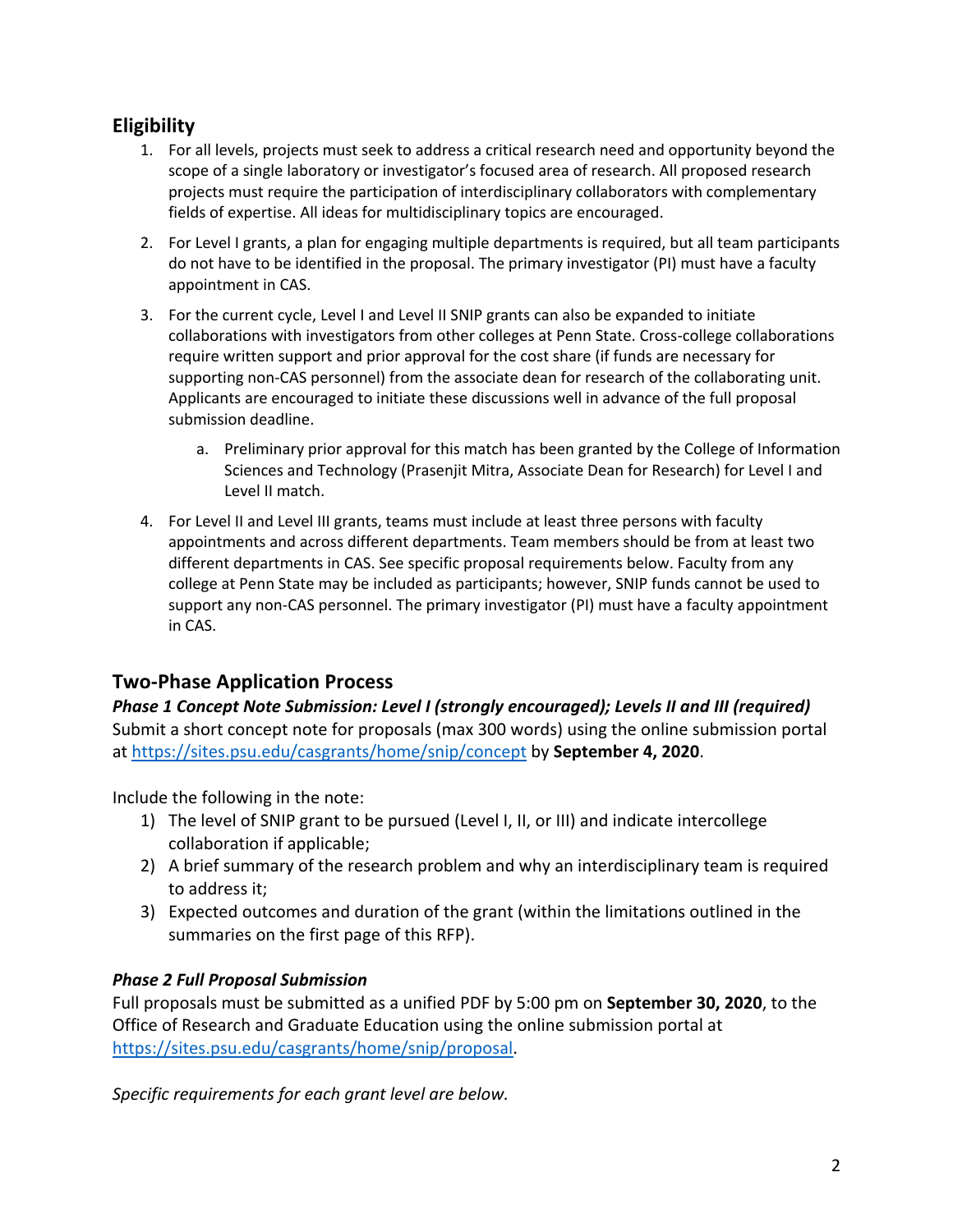# **Level I Launch Grants**

## **Up to \$10,000 for 1 year of support**

Launch Grants will provide support for the initial development of an innovative research question and the formation of an interdisciplinary collaborative team required to address it. Funds will be awarded to support team-building activities aiming to establish research trajectory, refining research goals and objectives, promoting networks across departments in the College of Agricultural Sciences and the University, defining leadership, structuring the collaboration, and identifying potential extramural funding sources. The activities could include group meetings, seminar series, small workshops, grant writing workshops, and others. The majority of SNIP grants awarded in FY 2020/2021 will be Launch Grants.

# **Specific proposal requirements for Launch Grants (concept notes** *encouraged***)**

PROPOSALS MUST BE SUBMITTED AS A SINGLE PDF AND FOLLOW THE FORMAT BELOW

### **A. Title, Thematic Area, Primary Investigator**

a. Designate only one PI who will serve as the primary contact for the project (PI must be a faculty member in the College of Agricultural Sciences).

## **B. Summary (200 words maximum)**

a. Summarize the research problem and the proposed activities aiming to build the team and/or the collaborative network.

### **C. Proposal Narrative**

- a. Refining the Problem
	- i. State the research problem and the significance of the work for the future of agricultural and natural resources research.
	- ii. Describe the proposed activities that will help to formulate the research problem more clearly as an initiative and position it as an area of strength in the college.
- b. Plan for Building the Team
	- i. Why does this problem require the collaboration of an interdisciplinary team to address it?
	- ii. What are the proposed team-building activities that will promote networking across departments in the College of Agricultural Sciences, and (if applicable) across colleges at Penn State?
	- iii. Which disciplines do you anticipate being integral to the initiative and how do you propose to engage current and new participants?
	- iv. Describe the proposed structure of the initiative's leadership and collaboration.
- c. Sustainability Plan
	- i. Provide benchmarks that will be used to identify the progress in launching the initiative during the funding period.
	- ii. Provide a plan for continued collaboration including, and when appropriate, how the proposed activities would lead to a Level II proposal.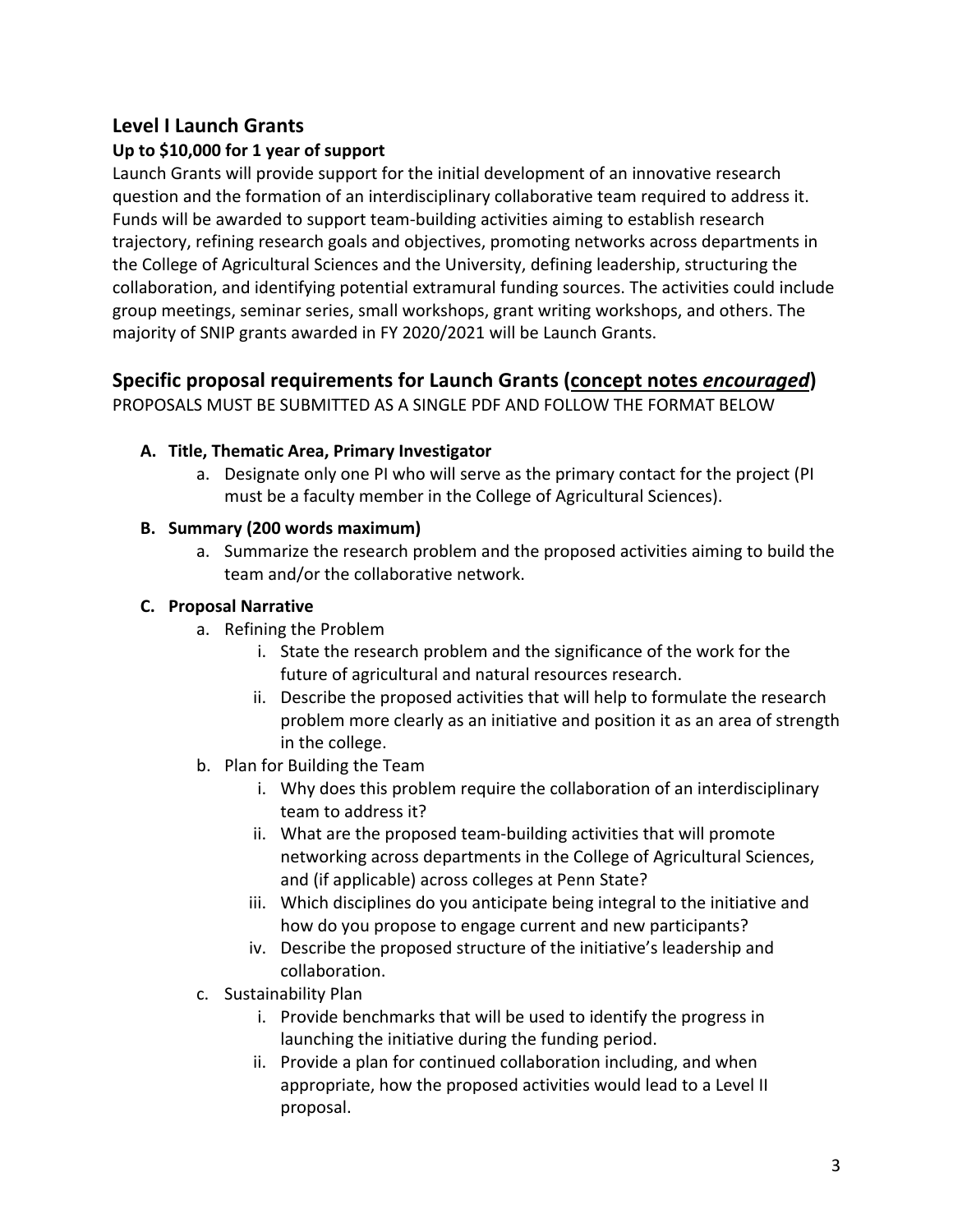### **D. Budget and Justification**

- a. Include a detailed budget justification, providing a brief description and explanation of need for costs associated with Launch Grant activities. Use the following budget sections as a guide:
	- i. *Personnel* (fringe benefits ARE REQUIRED in personnel costs)
	- ii. *Travel* (for invited guests)
	- iii. *Meeting expenses and meals*
	- iv. *Honoraria* (Honorarium payments are limited by the University to \$1,000 or less. If payment to a visiting faculty member or other individual for speaking will exceed \$1,000, payment can still be made, but must be identified as a Personal/Professional Service, and the University Scholar Agreement must be completed.)
	- v. *Purchased Services* (e.g. AV for conferences, analysis of samples)
	- vi. *Collaborating college commitment* if applicable (e.g. all non-CAS personnel, research expenditures in non-CAS labs)
- b. All other project costs typically allowed by federal extramural sponsors are allowed in this program.
- c. SNIP funds cannot be used for:
	- i. Faculty salaries (including supplemental) or standing appointment salaries
	- ii. Travel to professional meetings
	- iii. Support of personnel NOT in the College of Agricultural Sciences
- d. Budgets can be constructed for **a maximum of 1 year.**
- e. Please note that submissions to this internal competition do not require the budget to be created through the College's Grants and Contracts Office.
- f. Funds from this program must be expended within one year of the award date.

#### **E. Letter of Commitment for Cross-College Teams (if applicable)**

- a. Proposals with cross-college collaborations must provide a letter of commitment from the unit's Associate Dean of Research, confirming their unit's support.
- b. Preliminary prior approval for match has been granted for collaborations with faculty in the College of Information Sciences and Technology.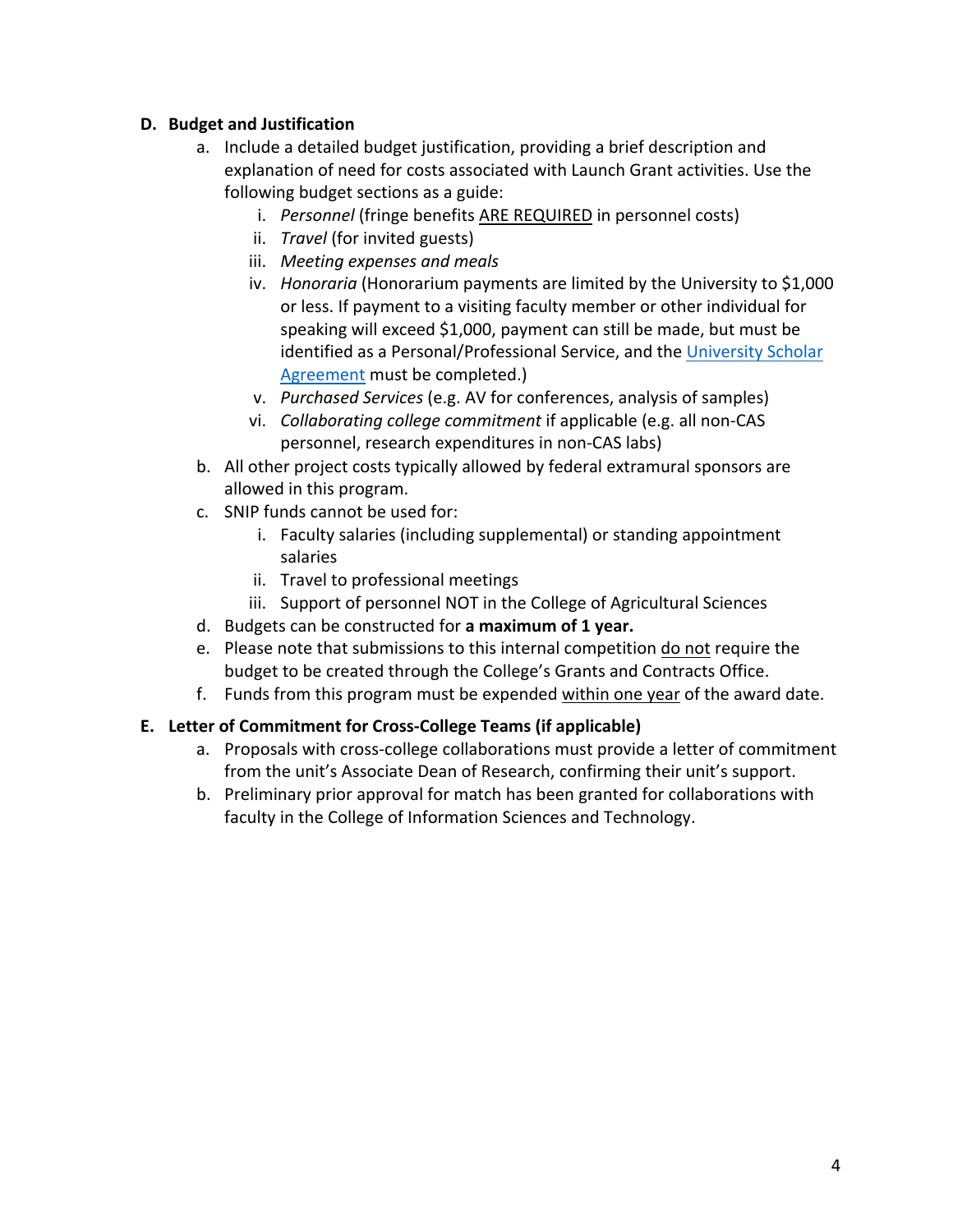# **Level II Pursuit Grants**

## **Up to \$25,000 for 2 years of support**

Pursuit Grants will provide support for strategic research initiatives that are competitive for **large-scale extramural grants**. Eligible interdisciplinary teams should be able to demonstrate ongoing research, clear research goals, and established partnerships. The funding could be used to collect preliminary data to strengthen the proposal(s) or for other activities aimed at submitting a proposal for significant extramural grants by the end of the SNIP grant term.

# **Specific proposal requirements for Pursuit Grants (concept notes** *required***)**

PROPOSALS MUST BE SUBMITTED AS A SINGLE PDF AND FOLLOW THE FORMAT BELOW

## **A. Title, Thematic Area, Primary Investigator**

- a. Designate only one PI who will serve as the primary contact for the project. (PI must be a faculty member in the College of Agricultural Sciences.)
	- i. Note: Include list of co-PIs and other participants in section D (described below).

### **B. Summary (200 words maximum)**

a. Summarize the established research initiative or collaborative project and the proposed plan to develop and submit a proposal for large-scale extramural funding.

### **C. Proposal Narrative**

- a. Description of the initiative and future directions:
	- i. Provide a brief description of the initiative/team.
	- ii. State and explain the significance of the research with particular attention to how the research is transformative and addresses a critical research need with potential to be competitive for large-scale extramural funding.
	- iii. Describe past activities that shaped the interdisciplinary collaboration.
	- iv. Describe the current and future research goals of the initiative/team.
	- v. Describe the plan and the target program for external funding (include the following: agency, request for proposals, submission deadline).
	- vi. Describe the proposed activities that will support the submission of (a) proposal(s).
	- vii. Provide benchmarks that will be used to measure the progress of the project during the funding period.

#### **b. College readiness**

- i. What key strengths in the college will contribute to success?
- ii. What gaps in the college create a need for the initiative?
- iii. How will the proposed activities address the gaps and capitalize on the strengths?

## **c. Benefits to the College and University:**

i. What impact will the project have on the stature and visibility of the college and university?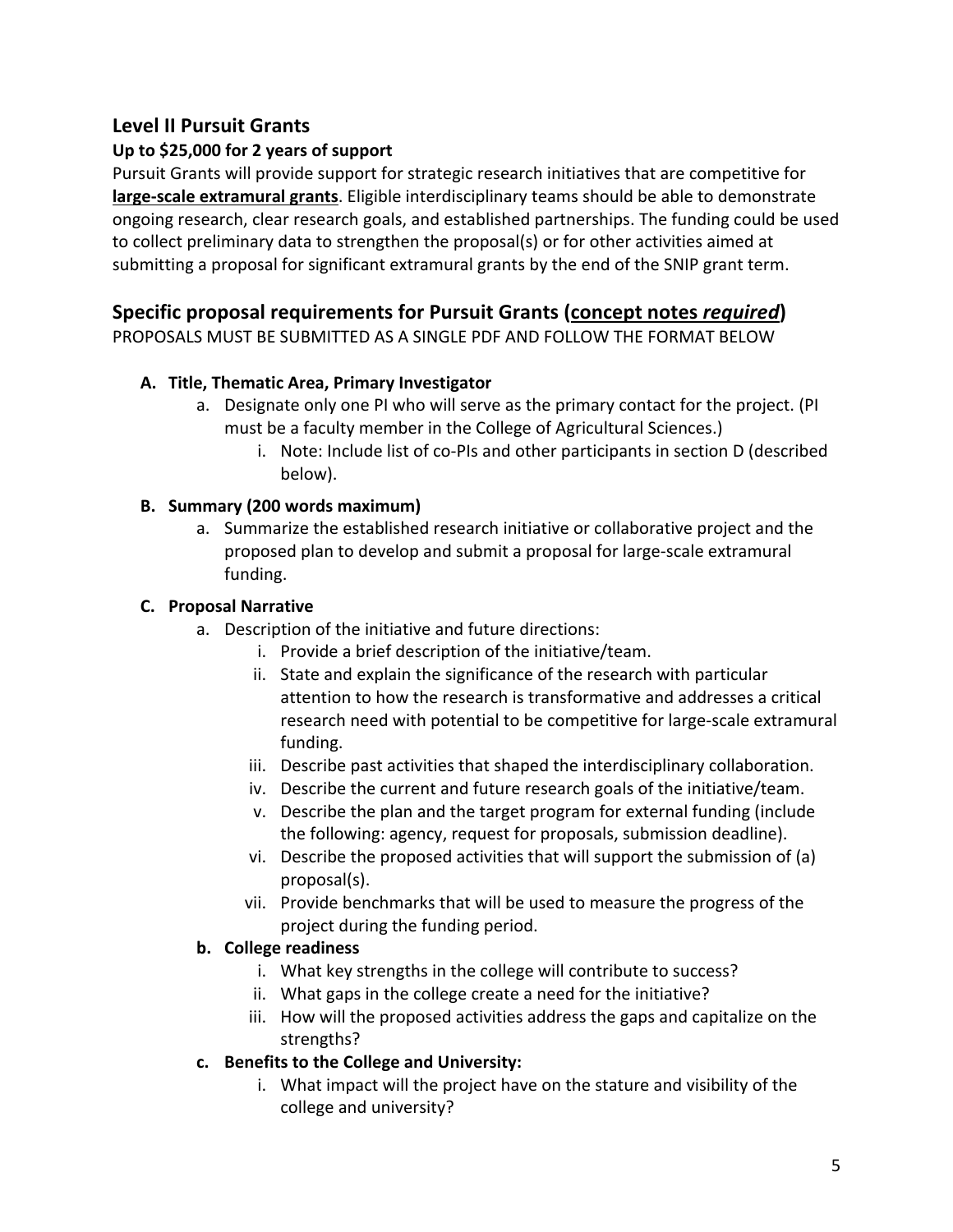ii. What will be the lasting effects of the network or initiative?

## **d. Sustainability plan:**

i. Provide a plan for the future of the initiative or the collaborative research with benchmarks beyond the funding period.

### **D. Project team (2-page maximum, individuals can participate in multiple proposals):**

- a. The team must include at least three CAS members: the PI and two or more co-PIs, preferably all from different CAS departments. At a minimum, team members should represent at least two different departments in CAS. Extraordinary exceptions will be considered with a strong justification that three or more distinct disciplines from CAS are represented within the team.
- b. Faculty from any college at Penn State may be included as participants (be sure to note the budget restrictions and commitment requirements outlined below).
- c. List all team members with their departmental affiliations and describe the role and responsibilities of each project team member, including how the expertise of each is required to address the proposed research problem.
- d. Describe a plan to include additional faculty in the network, initiative, or project.

## **E. Budget and Justification**

- a. Include a detailed budget justification, providing a brief description and explanation of need for costs associated with Pursuit Grant activities. Use the following budget sections as a guide:
	- i. *Personnel* (Fringe benefits ARE REQUIRED in personnel costs.)
	- ii. *Travel* (for invited guests)
	- iii. *Meeting expenses and meals*
	- iv. *Honoraria* (Honorarium payments are limited by the University to \$1,000 or less. If payment to a visiting faculty member or other individual for speaking will exceed \$1,000, payment can still be made, but must be identified as a Personal/Professional Service, and the University Scholar Agreement must be completed.)
	- v. *Purchased Services* (i.e. AV for conferences, analysis of samples, etc.)
- b. All other project costs typically allowed by federal extramural sponsors are allowed in this program.
- c. SNIP funds cannot be used for:
	- i. Faculty salaries (including supplemental) or standing appointment salaries
	- ii. Travel to professional meetings
	- iii. Support of personnel NOT in the College of Agricultural Sciences
- d. Budgets can be constructed for **a maximum of 2 years.**
- e. Please note that submissions to this internal competition do not require the budget to be created through the College's Grants and Contracts Office.
- f. Funds from this program must be expended within two years of the award date.

## **F. Letter of Commitment for Cross-College Teams (if applicable)**

- a. Proposals with cross-college collaborations must provide a letter of commitment from the unit's Associate Dean of Research, confirming their unit's support.
- b. Preliminary prior approval for match has been granted for collaborations with faculty in the College of Information Sciences and Technology.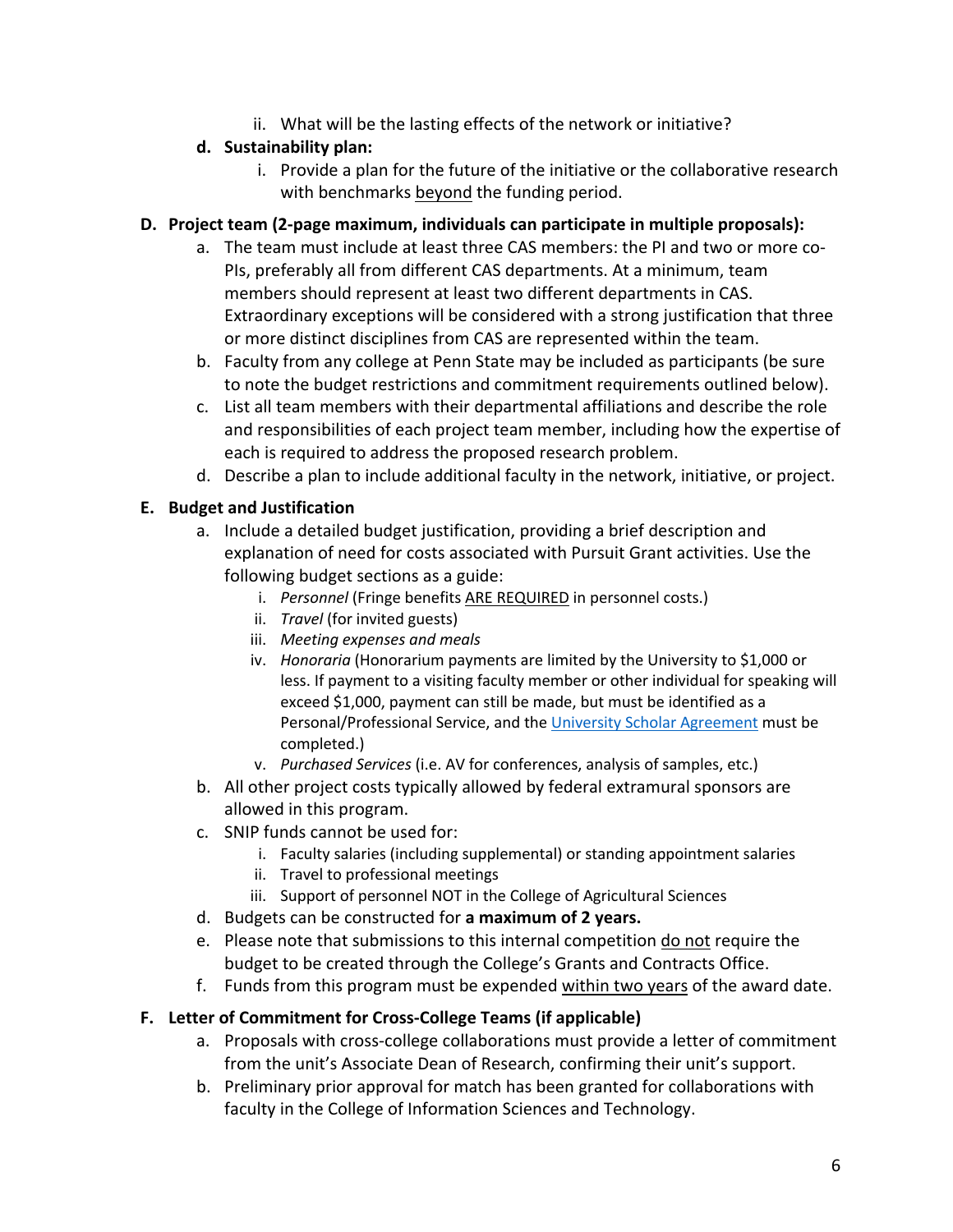# **Level III Cohort Grants Up to 2 years of support for 3-5 new Ph.D. students**

Cohort Grants will provide support to established interdisciplinary research initiatives by sponsoring cohorts of **Ph.D. students** recruited to conduct interconnected and innovative research. This program is intended to build interactive graduate student-faculty teams that will pursue extramural funding. Cohorts may be composed of a minimum of 3 and a maximum of 5 newly enrolled students for their first two years of a CAS or CAS-affiliated doctoral program. **Master's-level students are not funded through this program.**

Cohort Grants awarded in 2020/2021 will support the 3-5 **newly enrolled Ph.D. students** by providing ½-time graduate assistantships (Grade 12) plus GIA for 2 semesters/year, beginning Fall semester 2021 and ending Spring semester 2023. A plan for summer stipend support and continuation of stipend and tuition funding after the two years for these new Ph.D. students is required.

# **Specific proposal requirements for Cohort Grants (concept notes** *required***)**

PROPOSALS MUST BE SUBMITTED AS A SINGLE PDF AND FOLLOW THE FORMAT BELOW

## **A. Title, Thematic Area, Primary Investigator (PI), co-PIs**

- a. Designate only one PI who will serve as the primary contact for the project. (PI must be a faculty member in the College of Agricultural Sciences.)
- b. List names and affiliations of co-PIs

#### **B. Summary (200 words maximum)**

a. Summarize the research initiative, the training concept, and the activities aiming to build the student-faculty team.

## **C. Proposal Narrative (5 pages maximum, not including letters of support)**

- a. Overview of the existing strategic network and/or interdisciplinary team:
	- i. Describe the team research goals.
	- ii. Describe ongoing research activities related to the project.
	- iii. Describe the impact of the work on the stature of CAS research.
- b. Project Team:
	- i. Identify the team members (must involve multiple CAS departments).
	- ii. Identify proposed major CAS faculty advisors for the students.
	- iii. Identify participating graduate programs (students in IGDP programs with CAS advisors are allowed).
- c. Student cohort recruitment plan for new Ph.D. students (this program provides funding only for **newly recruited** graduate students in a doctoral program and must be applied to their tuition and graduate assistantship stipends during the first two years of their studies):
	- i. Indicate the proposed number of students to be recruited for the cohort.
	- ii. Describe the composition of the cohort, including the training and synergism concept.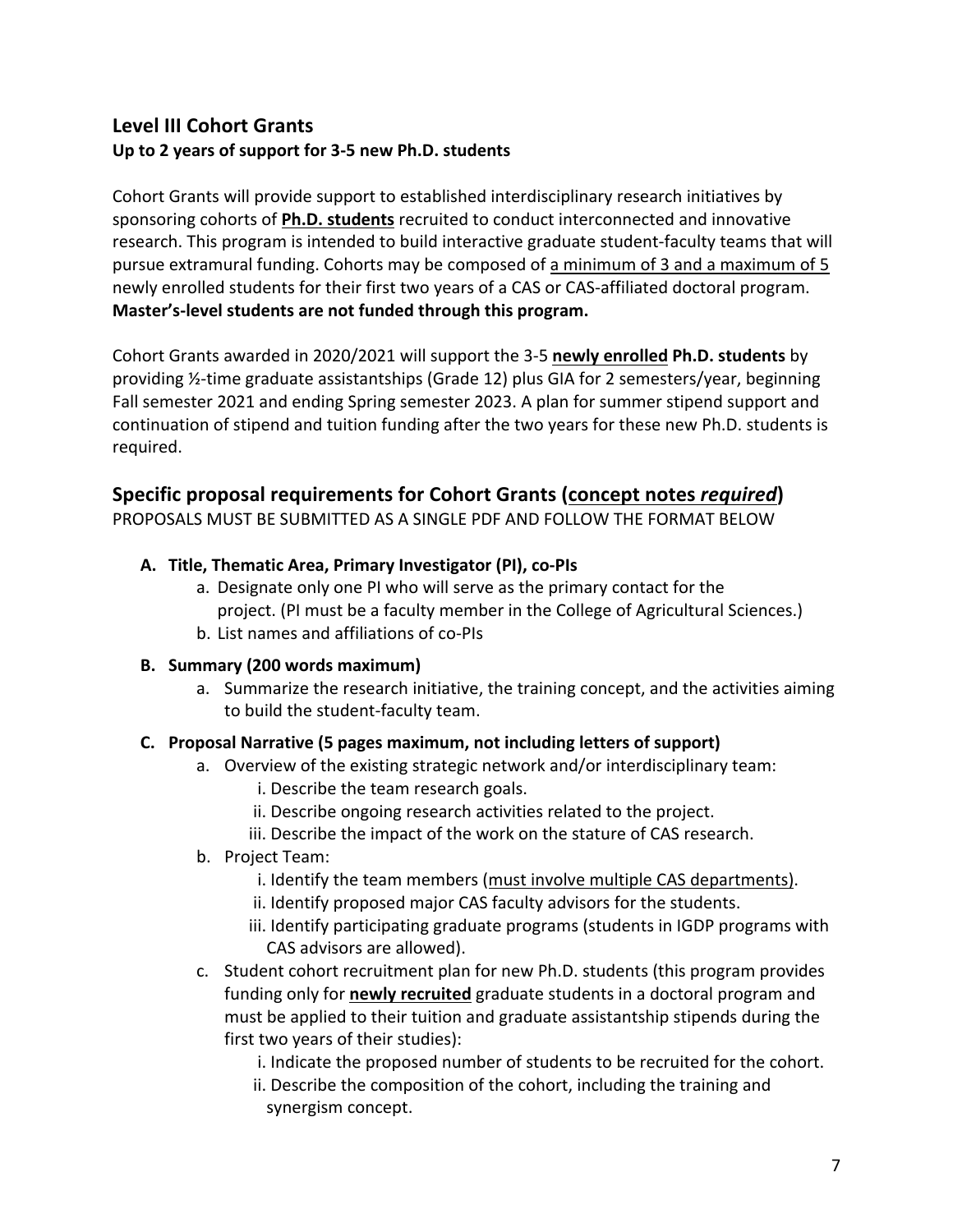- iii. Describe the approaches to recruit new students.
- d. Proposed activities:
	- i. Describe specific collaborative team activities that will engage students beyond individual laboratory affiliations.
	- ii. Describe the proposed student research topics and their integration into the long-term goals of the team.
	- iii. Provide benchmarks identifying the progress of the entire project, including specific benchmarks pertaining to individual student projects.
- e. Sustainability plan:
	- i. Identify current sources of funding for summer salary and programmatic needs.
	- ii. Identify specific extramural sources that will be pursued for stipend/tuition support after the two-year funding period (include the agency, request for proposals, submission deadline, etc.).
	- iii. Describe a contingency plan if the extramural funding is not secured.

## **D. Letters of Support**

- a. Provide appropriate letters of support from department heads or IGDP directors of graduate programs for the proposed activities of the graduate student cohort.
- b. Commitments for additional funding from departments are not necessary, unless they are part of the contingency plan.
- c. Programmatic assistance with graduate student recruiting efforts would strengthen the proposal.

## **E. Other Guidelines**

- a. Students must be enrolled and registered full-time in the College of Agricultural Sciences or CAS-affiliated Ph.D. program and be mentored by a CAS faculty member.
- b. Funding will be allocated for enrolled students only during the semesters requested in the proposal. There is no carry-over of funds in this program beyond the two-year period (Fall 2021 through Spring 2023).
- c. Any modifications/deviations from this request will only be given in special circumstances. Requests must be submitted for prior approval in writing and will be dependent on the availability of funds. Cohort Grants cannot be postponed until the student's third year or later. For instance, should a student receive recruitment awards from the University or Graduate School, the SNIP award cannot be applied to the student's tuition or graduate assistantship beyond the student's second year of the Ph.D. program.
- d. Top-ups from other sources to higher grades are permissible. Note that this pay grade may require a top-up to match other assistantships in your program. The source of top-up funds should be explained in the body of the proposal and confirmed in accompanying letters.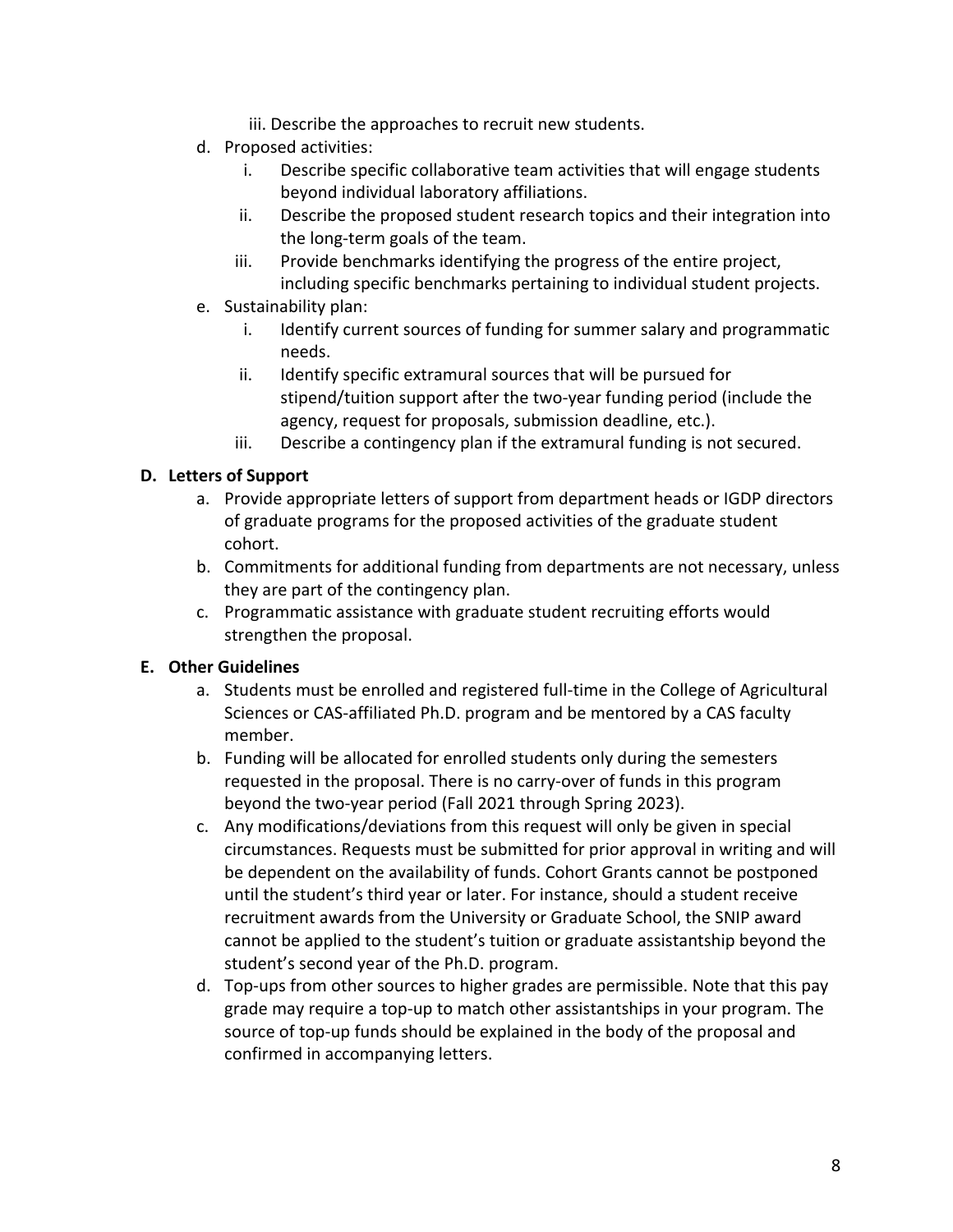## **Proposal Review Process**

**Level I**

- Proposals will be evaluated by program administrators within the CAS Office for Research and Graduate Education. Proposals that engage faculty in other colleges will be evaluated by program administrators in coordination with appropriate administrators from the collaborating college(s).
- Evaluation criteria:
	- $\circ$  Demonstrates the potential for developing an advanced agricultural and natural resources research question.
	- $\circ$  Presents a convincing argument for the requirement of an interdisciplinary team to address the research problem.
	- o Outlines specific activities to achieve the following:
		- formulate the research problem more clearly as an initiative (working group meetings, workshops, etc.);
		- promote networking across departments in the College of Agricultural Sciences (may include multi-disciplinary seminars, symposia, etc.) beyond one or two related disciplines.
	- $\circ$  Identifies specific disciplines needed for the collaboration and provides plans for targeting and engaging faculty in the activities.
	- o Outlines specific benchmarks to gauge progress in launching the initiative during the one-year funding period.
	- $\circ$  Includes plans for continuing the collaboration beyond the Level I funding and, if appropriate, how the proposed activities would lead to a Level II proposal or potential extramural funding sources.

## **Level II**

- Proposals will be evaluated by a review panel who will make funding recommendations to the CAS Associate Dean for Research and Graduate Education.
- Proposals from research teams established through SNIP grants are encouraged, but previous or current SNIP funding is not required.
- Preference will be given to inter-departmental teams.
- Evaluation criteria:
	- o Presents an innovative approach to a clear and well-defined research problem.
	- o Addresses a critical research need with potential to be competitive for largescale extramural funding (funding required to robustly support multi-investigator projects).
	- o Proposes research that is *transformative with the need for interdisciplinary collaboration* in order to pursue large-scale extramural funding rather than incremental (i.e., building only on one or two team members' research).
	- $\circ$  Demonstrates an already-formed robust interdisciplinary collaboration through past activities.
	- o Identifies team members with the expertise required to address the proposed research problem.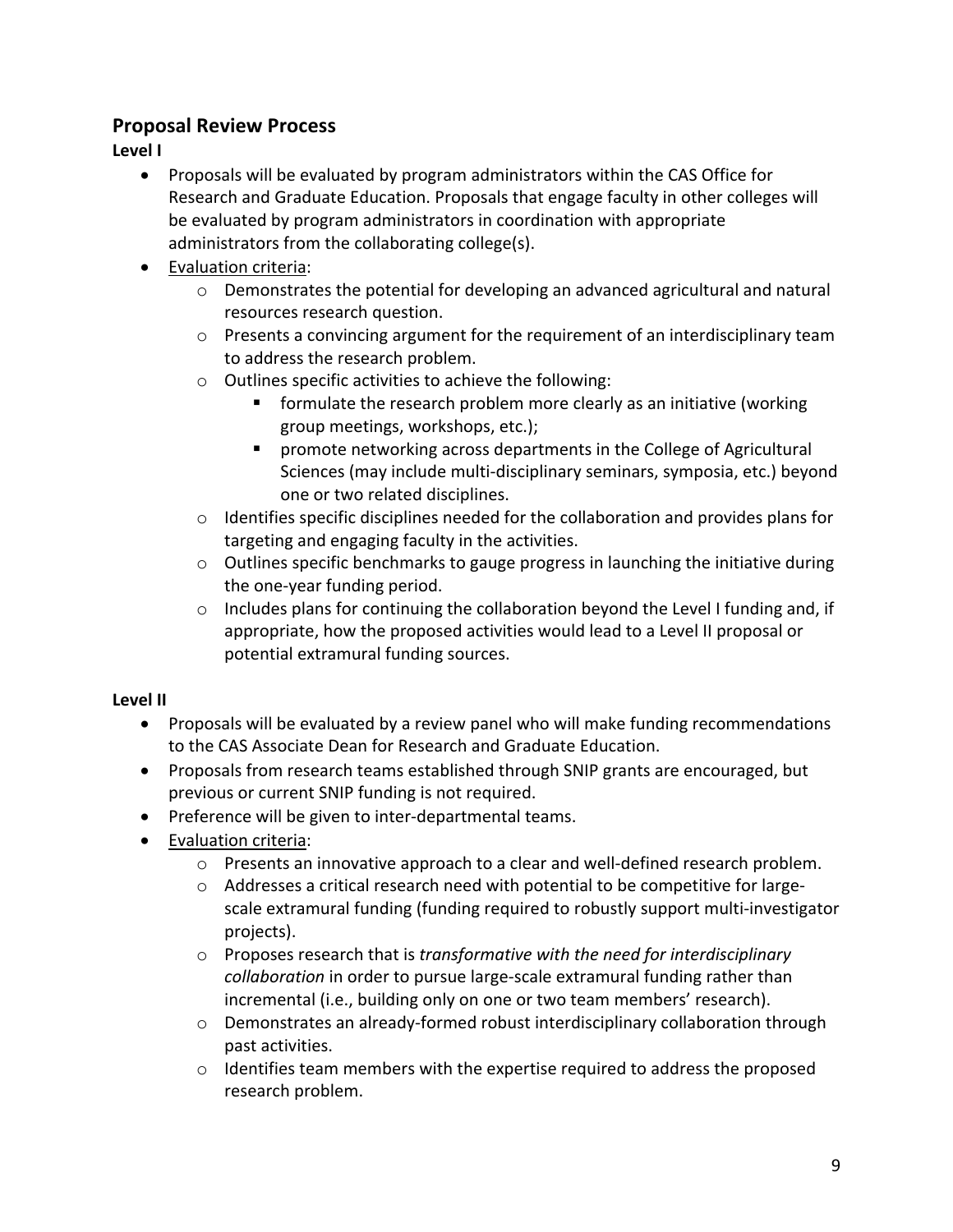- o Proposes activities that will realistically support the submission of a proposal for large-scale extramural grants.
	- Provides details for specific funding programs (including the agency, request for proposals deadlines, etc.).
- $\circ$  Demonstrates the potential to have an impact on the stature and visibility of the College of Agricultural Sciences overall and faculty research in particular (i.e., building on existing strengths in the College of Agricultural Sciences or advancing new initiatives).
- o Includes adequate benchmarks for gauging progress in achieving the research goals.
- $\circ$  Presents a convincing strategy for leveraging the initial support of this grant to stimulate a lasting impact through continued collaborations and longer-term funding (beyond the Level II funding period).

#### **Level III**

- Proposals will be evaluated by a review panel who will make funding recommendations to the Associate Dean for Research and Graduate Education.
- Proposals from research teams established through SNIP grants are encouraged, but previous or current SNIP funding is not required.
- Evaluation criteria:
	- $\circ$  Presents a clear and advanced agricultural research question within a welldefined research area that spans the collaborative team's areas of expertise.
	- o Proposes research that is *transformative with the need for interdisciplinary collaboration* in order to pursue large-scale extramural funding rather than incremental (i.e., building only on one or two team members' research).
	- $\circ$  Proposes a plan for recruiting students (including numbers, composition of team, departmental support, methods or approaches) that is realistic and well-thought out.
	- $\circ$  Proposes activities that integrate graduate education and training with the longterm goals of the research initiative.
	- $\circ$  Outlines a training and advising plan that will engage the recruited students with innovative activities beyond individual laboratory affiliations and demonstrate potential for high-impact synergies among disciplines.
	- o Includes adequate benchmarks that mark the progress of the entire project.
	- o Provides specific benchmarks or planned approaches for monitoring progress of individual student projects.
	- $\circ$  Addresses funding for summer salary and programmatic needs and, if necessary, identifies sources.
	- $\circ$  Presents a convincing strategy for leveraging the initial support of this grant to stimulate a lasting impact through continued collaborations and longer-term funding (beyond the Level III funding period).